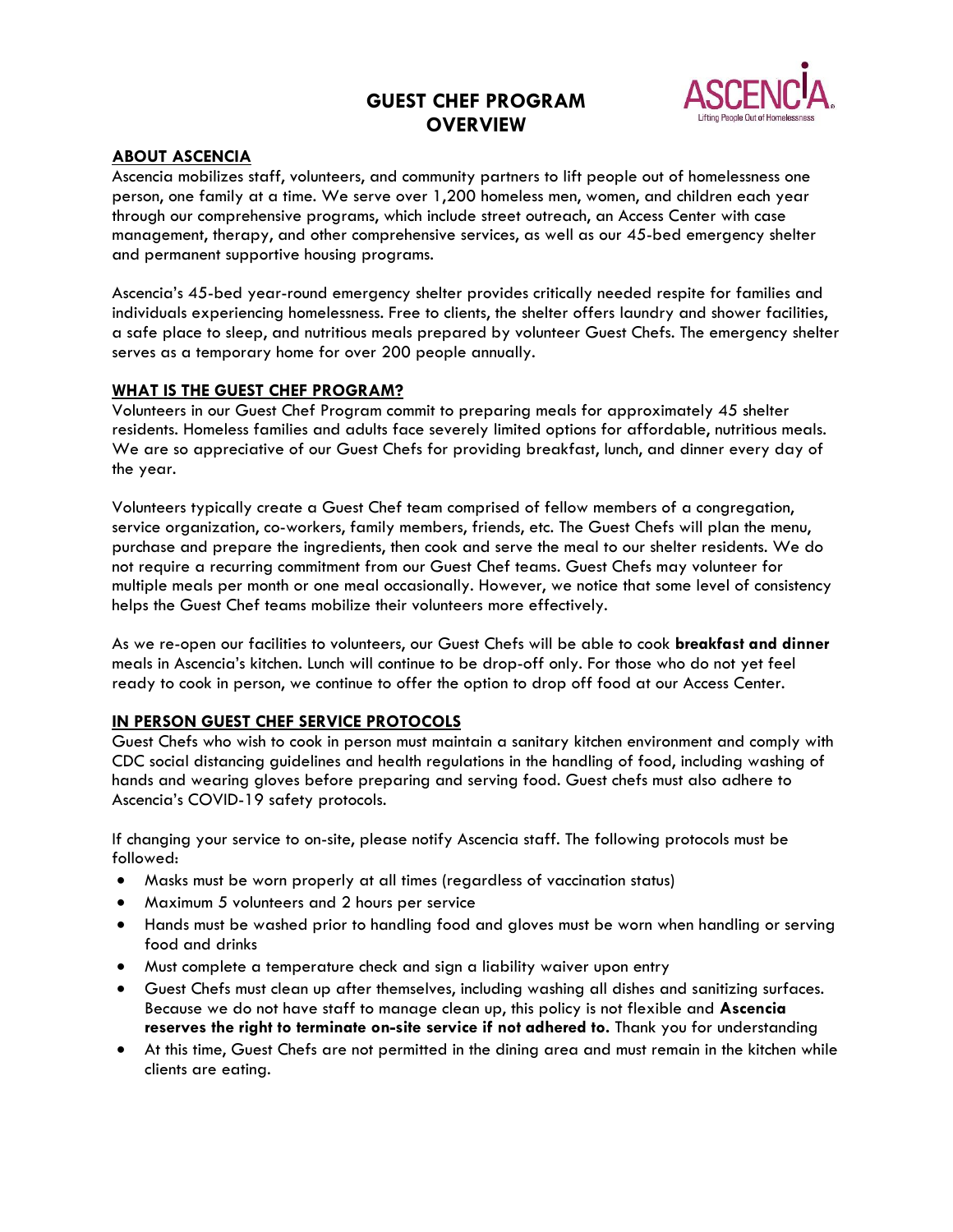## **DROP-OFF INSTRUCTIONS**

For Guest Chefs who wish to prepare food at home, please ensure that all meals are cooked and prepared ahead of time as our staff is not able to cook the meals. Our Resident Associates are only able to do light reheating in the oven for no longer than 30 minutes.

When you arrive to drop off meals, please park on the street or in Ascencia' reserved parking. Our staff will come out to your vehicle to retrieve the food and other items. Please give the RA a call upon arrival at 818-246-7900 x104 or simply ring the side doorbell.

## **HOW CAN I SUPPORT ASCENCIA WITHOUT LEAVING MY HOME?**

Click [here](https://www.ezcater.com/store/caterer_search/121939716) to browse local restaurants that will deliver catering!

## **HOW MANY FOR BREAKFAST, LUNCH OR DINNER?**

In general, please anticipate **45 clients** for the emergency shelter. The number of shelter clients we have is constantly changing as we welcome new clients while other clients become permanently housed. We cannot provide an accurate number and therefore ask our Guest Chef Volunteers to prepare enough meals to feed our shelter as if it were full.

## **WHERE IS ASCENCIA LOCATED**

Ascencia's 45-bed emergency shelter is located at 1851 Tyburn Street, Glendale, CA 91204.

## **PARKING**

Street parking is available. You may park in the reserved parking to unload your vehicle. The parking lot across from our building is private parking and not for our use.

## **WHEN SHOULD I ARRIVE AT ASCENCIA?**

We kindly request meals to be served promptly at 6:00 AM for breakfast, 11:00 AM for lunch and 6:00 PM for dinner. Depending on the anticipated preparation and/or plating time necessary, most of our Guest Chefs arrive at the shelter well in advance of those hours; for meal preparation, typically Guest Chefs arrive at 5 AM for breakfast and 5 PM for dinner. For Guest Chefs who are dropping off meals, please arrive at 5:30 AM for breakfast, 10:30 AM for lunch, and 5:30 PM for dinner to allow our Resident Associates time to reheat food.

Please arrive no later than 5:45 AM for breakfast OR 5:45 PM for dinner. If your team does not arrive by 6:15 AM for breakfast, 11:15 AM for lunch, or 6:15 PM for dinner, the Resident Associate will order pizza for dinner or pull out the cereal for breakfast. **If you are running late, please notify the Resident Associate Desk by calling 818-246-7900 x104.** 

## **WHAT IS A TYPICAL GUEST CHEF BREAKFAST?**

Breakfast may be any morning-friendly food: cereal, oatmeal, eggs, toast, pancakes, waffles, bacon, sausage, quiches, etc. Please plan to include beverages with breakfast. For beverage options we recommend water, milk or juice. Please note a commercial size coffeemaker is available at the shelter and we generally have a supply of ground coffee in stock.

## **WHAT IS A TYPICAL GUEST CHEF LUNCH?**

Lunch will continue to operate as drop-off only and follows the same menu guidelines as dinner, with the option to provide Brown Bag Lunches. Brown bag lunches can include sandwiches, fruit, chips, water, etc. You can make just about any sandwich you would like; our most popular is peanut butter and jelly sandwiches but we accept meat sandwiches as well. For sandwiches other than PBJs, please include a source of protein (such as lean meats like turkey, salami, or ham) and/or healthy vegetables. Please include vegan/vegetarian options. We ask that all lunches include a fruit (like an apple) and water or a healthy drink.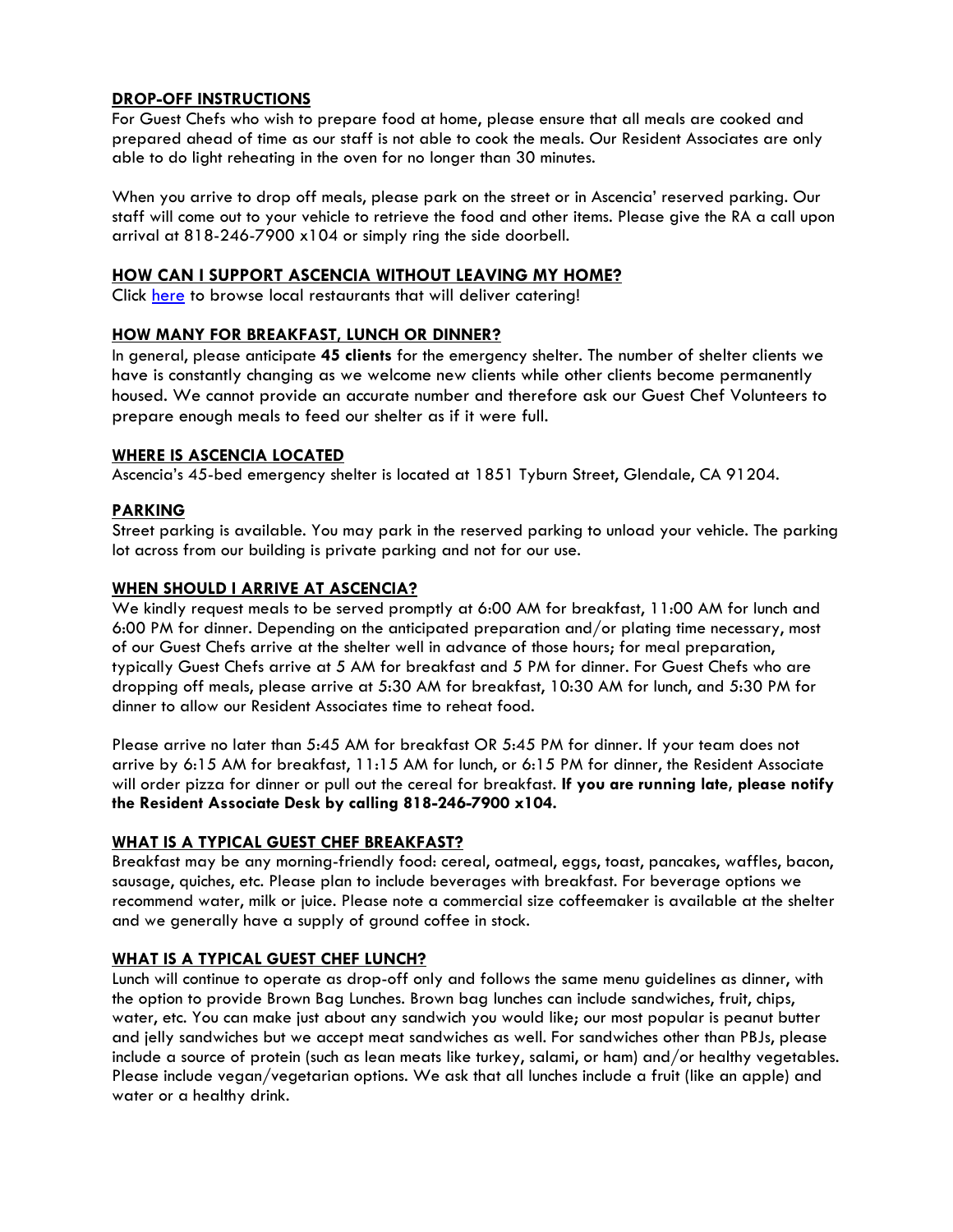## **WHAT IS A TYPICAL GUEST CHEF DINNER?**

In preparing the dinner menu, we kindly request that Guest Chefs observe the following guidelines in order to best meet the needs of our most health-challenged shelter residents:

- MEALS: please provide hot meals and consider lower sodium meals.
	- o Main dishes of hearty soups, stews, pasta, chili, meatloaf, and chicken are greatly appreciated.
	- o Dishes should include a source of protein and/or healthy vegetables.
	- o Guest Chefs have also enjoyed including side dishes of salad or other vegetables, dinner rolls, potatoes or rice.
	- o Though not necessary, some Guest Chefs enjoy serving dessert with dinner, and our shelter residents really appreciate the treat. In the interest of moderation however, we kindly request that Guest Chefs consider incorporating healthier dessert selections such as fresh fruit, jello, frozen yogurt or other treat alternatives to baked goods.
	- o Please include vegetarian options.
- BEVERAGES: please plan to include beverages with your meal. For beverage options, we recommend water, decaffeinated iced tea, milk or natural fruit juices. We do not recommend soda but understand that options may be limited from time to time.

## **PLEASE BRING NAPKINS, PLATES, UTENSILS, CUPS AND COOKWARE**

We kindly request that our Guest Chefs bring these items with you: paper napkins, paper plates/bowls, paper or plastic cups, plastic utensils, serving utensils, dishes and platters. For the 45 bed emergency shelter, please also bring any cookware such as large pots and pans that you may need in order to prepare your meals.

After meal service, Guest Chefs typically donate any unused paper or plastic products to Ascencia. If you would like to know if we currently have enough of these items for your meal service, please feel free to ask us!

## **BUFFET STYLE OR PLATED**

When the meal is ready to be served, please inform the Resident Associate on duty who will then call everyone to breakfast or dinner. Please feel free to serve the meal buffet-style or plated. Residents will take their meals in the communal dining hall.

## **WHERE IS EVERYONE**

Please don't be discouraged if the clients you see in the shelter don't match the headcount you were given. This can happen with dinner service in particular as some residents may need to return to the shelter after dinner service has ended. This is usually a result of work schedules or other extenuating circumstances. For these residents, leftovers are greatly appreciated! Please be prepared to plate and cover (with plastic or foil wrap) any leftover food. These individual plates will be placed in the refrigerator and ready for each client upon his/her return to the shelter and for lunch the next afternoon.

## **ARE SECOND HELPINGS PERMITTED**

Please keep in mind that at most dinners, some clients will be returning to the shelter after meal service has ended. After clients in the shelter have been served their first helping, please ask the Resident Associate on duty how many plates to set aside for those clients returning later to the shelter. Please do this before allowing second helpings to be served. Thank you!